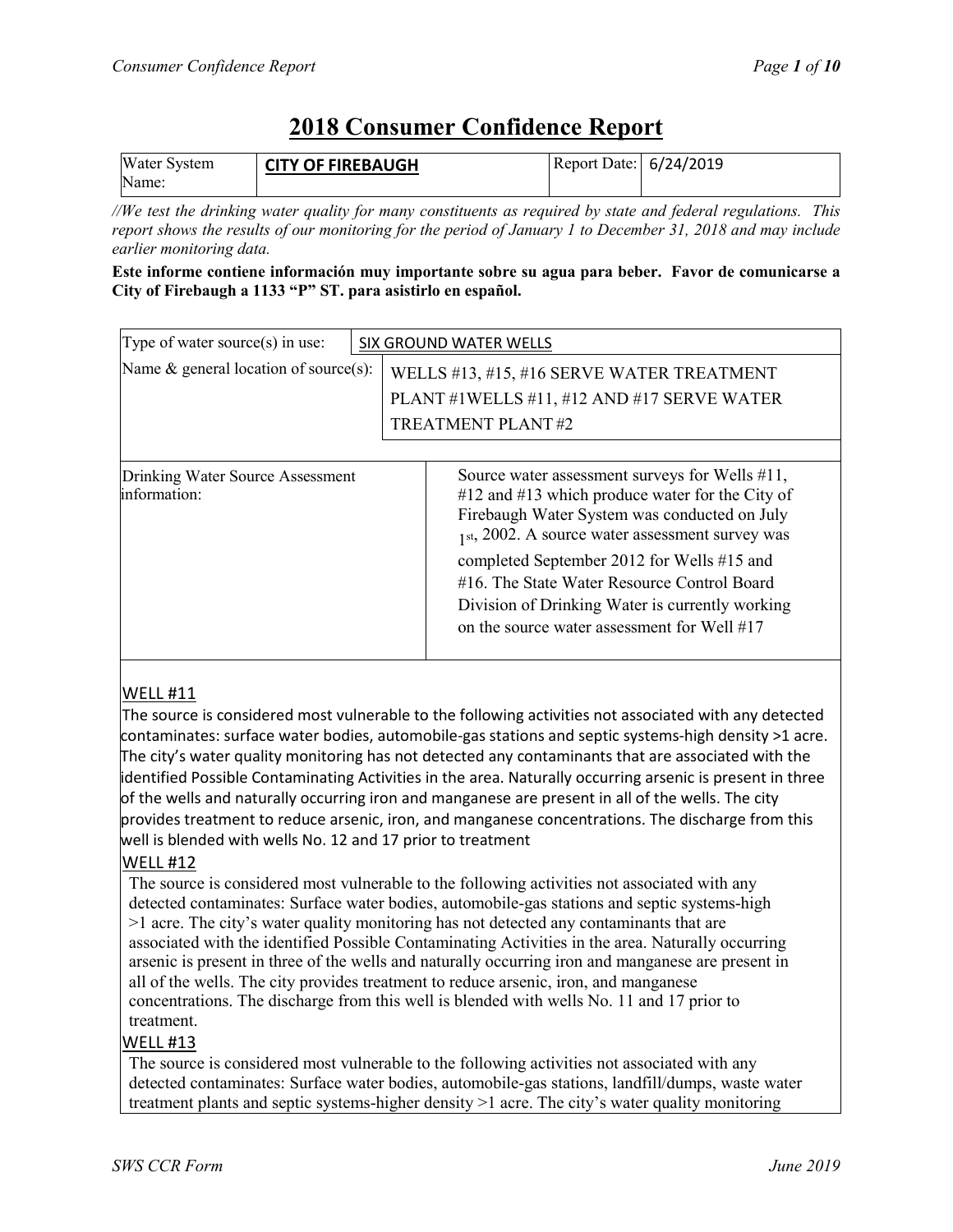has not detected any contaminants that are associated with the identified Possible Contaminating Activities in the area. Naturally occurring arsenic is present in three of the wells and naturally occurring iron and manganese are present in all of the wells. The city provides treatment to reduce arsenic, iron, and manganese concentrations. The discharge from this well is blended with wells No. 10,15and 16 prior to treatment.

#### WELL #15

The source is considered most vulnerable to the following activities associated with contaminates detected in the water supply: Schools. The source is considered most vulnerable to the following activities not associated with any detected contaminates: Agricultural drainage. Manganese, arsenic, and iron were detected at levels above MCL. Iron and manganese are naturally occurring and were not associated with any PCA activities. Arsenic could be naturally occurring or the nearby school could be contributing to the arsenic contamination. All three contaminants are currently removed from the water supply via a treatment plant.

#### WELL #16

The source is considered most vulnerable to the following activities associated with contaminates detected in the water supply: Airports-maintenance fueling areas, automobile-body shops, automobile-repair shops, fleet/truck/bus terminals, junk/scrap/salvage yards, schools. The source is considered most vulnerable to the following activities not associated with contaminates detected in the water supply: historic gas stations. The water system's water quality monitoring has identified arsenic, manganese, and iron as testing above the MCL set for these constituents. The arsenic contamination was associated with 16 possible contaminating activities in the zones surrounding well 16. It is also possible that the Arsenic contamination could be naturally occurring. Iron was not associated with any possible contaminating activities and must be naturally occurring. All three contaminants are currently removed from the water supply via a treatment plant.

#### WELL #17

Not completed

| public participation: | Time and place of regularly scheduled board meetings for | 1st and 3rd Mondays of each month at<br>6:00 pm. Location: Firebaugh<br>Community Center 1655 13th Street<br>Firebaugh Ca. 93622 |                  |  |  |  |
|-----------------------|----------------------------------------------------------|----------------------------------------------------------------------------------------------------------------------------------|------------------|--|--|--|
| For more information, | Noah Marquez                                             | Phone:                                                                                                                           | $(559)$ 659-2043 |  |  |  |
| contact:              |                                                          |                                                                                                                                  |                  |  |  |  |

# **TERMS USED IN THIS REPORT**

| <b>Maximum Contaminant Level (MCL): The</b>       | <b>Secondary Drinking Water Standards (SDWS):</b>      |  |  |
|---------------------------------------------------|--------------------------------------------------------|--|--|
| highest level of a contaminant that is allowed in | MCLs for contaminants that affect taste, odor, or      |  |  |
| drinking water. Primary MCLs are set as close     | appearance of the drinking water. Contaminants         |  |  |
| to the PHGs (or MCLGs) as is economically and     | with SDWSs do not affect the health at the MCL         |  |  |
| technologically feasible. Secondary MCLs are      | levels.                                                |  |  |
| set to protect the odor, taste, and appearance of | <b>Treatment Technique (TT):</b> A required process    |  |  |
| drinking water.                                   | intended to reduce the level of a contaminant in       |  |  |
| Maximum<br>Contaminant Level<br>Goal              | drinking water.                                        |  |  |
| (MCLG): The level of a contaminant in             | <b>Regulatory Action Level (AL):</b> The concentration |  |  |
| drinking water below which there is no known      | of a contaminant which, if exceeded, triggers          |  |  |
| or expected risk to health. MCLGs are set by      | treatment or other requirements that a water system    |  |  |
|                                                   | must follow.                                           |  |  |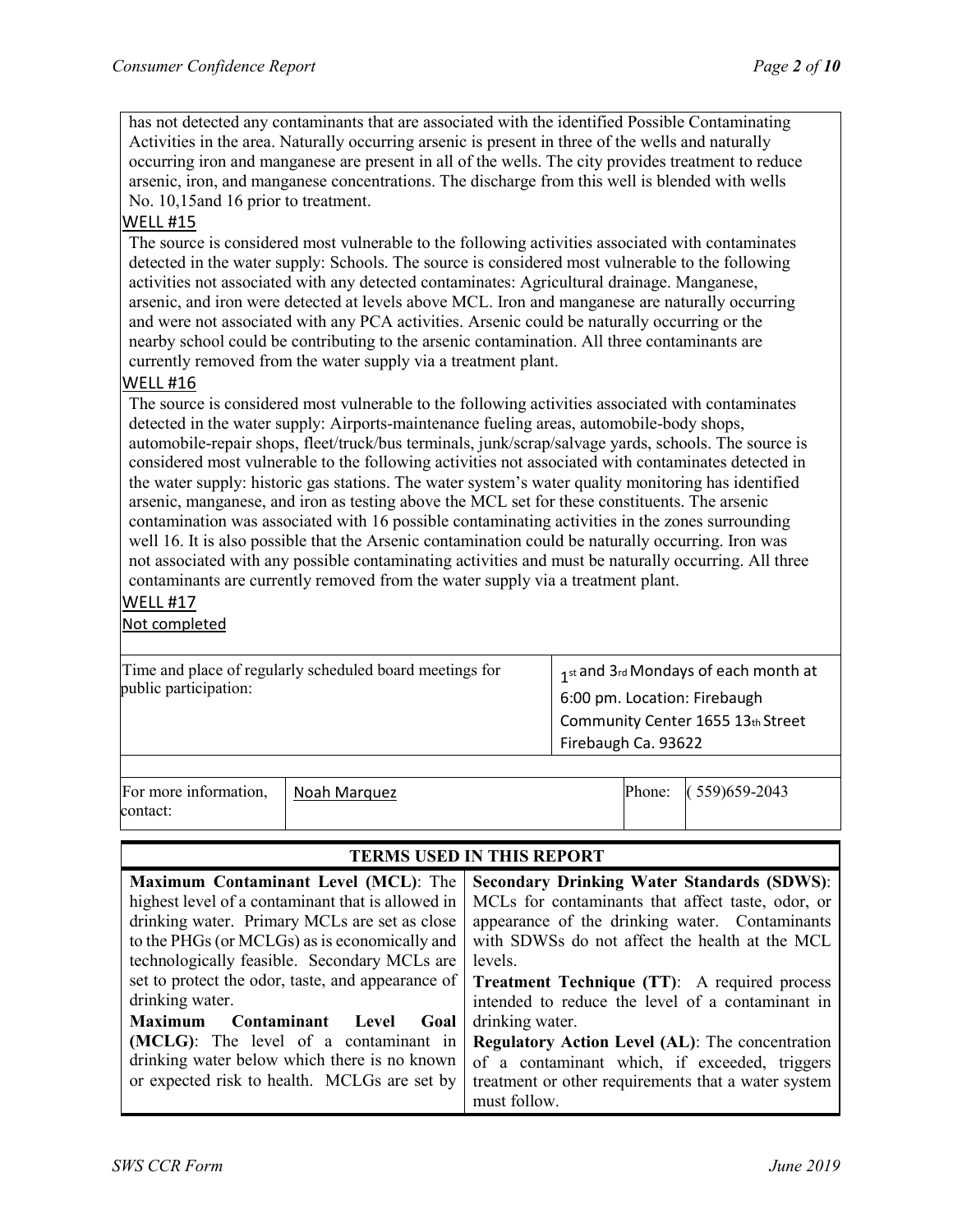| the U.S. Environmental Protection Agency            | Variances and Exemptions: Permissions from the                     |  |  |  |  |
|-----------------------------------------------------|--------------------------------------------------------------------|--|--|--|--|
| (U.S. EPA).                                         | State Water Resources Control Board (State Board)                  |  |  |  |  |
| Public Health Goal (PHG): The level of a            | to exceed an MCL or not comply with a treatment                    |  |  |  |  |
| contaminant in drinking water below which           | technique under certain conditions.                                |  |  |  |  |
| there is no known or expected risk to health.       | Level 1 Assessment: A Level 1 assessment is a                      |  |  |  |  |
| PHGs are set by the California Environmental        | study of the water system to identify potential                    |  |  |  |  |
| Protection Agency.                                  | problems and determine (if possible) why total                     |  |  |  |  |
| Residual Disinfectant Level<br><b>Maximum</b>       | coliform bacteria have been found in our water                     |  |  |  |  |
| (MRDL): The highest level of a disinfectant         | system.                                                            |  |  |  |  |
| allowed in drinking water. There is convincing      | Level 2 Assessment: A Level 2 assessment is a very                 |  |  |  |  |
| evidence that addition of a disinfectant is         | detailed study of the water system to identify                     |  |  |  |  |
| necessary for control of microbial contaminants.    | potential problems and determine (if possible) why                 |  |  |  |  |
| <b>Maximum Residual Disinfectant Level Goal</b>     | an E. coli MCL violation has occurred and/or why                   |  |  |  |  |
| (MRDLG): The level of a drinking water              | total coliform bacteria have been found in our water               |  |  |  |  |
| disinfectant below which there is no known or       | system on multiple occasions.                                      |  |  |  |  |
| expected risk to health. MRDLGs do not reflect      | ND: not detectable at testing limit                                |  |  |  |  |
| the benefits of the use of disinfectants to control | ppm: parts per million or milligrams per liter                     |  |  |  |  |
| microbial contaminants.                             | (mg/L)                                                             |  |  |  |  |
| <b>Primary Drinking Water</b><br><b>Standards</b>   | <b>ppb</b> : parts per billion or micrograms per liter $(\mu g/L)$ |  |  |  |  |
| (PDWS): MCLs and MRDLs for contaminants             | <b>ppt</b> : parts per trillion or nanograms per liter $(ng/L)$    |  |  |  |  |
| that affect health along with their monitoring      | <b>ppq</b> : parts per quadrillion or picogram per liter           |  |  |  |  |
| and reporting requirements, and water treatment     | (pg/L)                                                             |  |  |  |  |
| requirements.                                       | <b>pCi/L</b> : picocuries per liter (a measure of radiation)       |  |  |  |  |

**The sources of drinking water** (both tap water and bottled water) include rivers, lakes, streams, ponds, reservoirs, springs, and wells. As water travels over the surface of the land or through the ground, it dissolves naturally-occurring minerals and, in some cases, radioactive material, and can pick up substances resulting from the presence of animals or from human activity.

#### **Contaminants that may be present in source water include:**

- *Microbial contaminants*, such as viruses and bacteria, that may come from sewage treatment plants, septic systems, agricultural livestock operations, and wildlife.
- *Inorganic contaminants*, such as salts and metals, that can be naturally-occurring or result from urban stormwater runoff, industrial or domestic wastewater discharges, oil and gas production, mining, or farming.
- *Pesticides and herbicides*, that may come from a variety of sources such as agriculture, urban stormwater runoff, and residential uses.
- *Organic chemical contaminants*, including synthetic and volatile organic chemicals, that are byproducts of industrial processes and petroleum production, and can also come from gas stations, urban stormwater runoff, agricultural application, and septic systems.
- *Radioactive contaminants*, that can be naturally-occurring or be the result of oil and gas production and mining activities.

**In order to ensure that tap water is safe to drink**, the U.S. EPA and the State Board prescribe regulations that limit the amount of certain contaminants in water provided by public water systems. The U.S. Food and Drug Administration regulations and California law also establish limits for contaminants in bottled water that provide the same protection for public health.

**Tables 1, 2, 3, 4, 5, and 6 list all of the drinking water contaminants that were detected during the most recent sampling for the constituent**. The presence of these contaminants in the water does not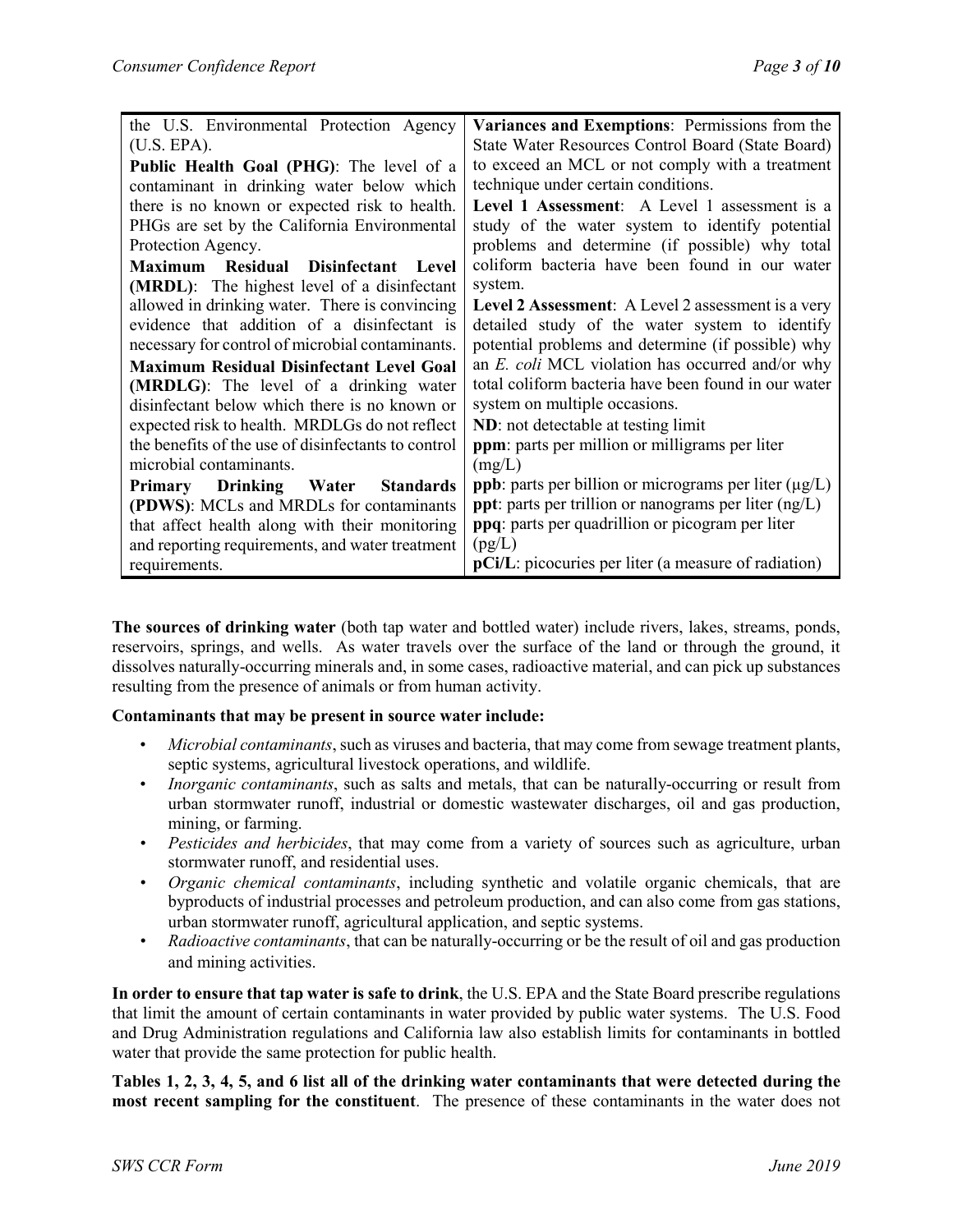necessarily indicate that the water poses a health risk. The State Board allows us to monitor for certain contaminants less than once per year because the concentrations of these contaminants do not change frequently. Some of the data, though representative of the water quality, are more than one year old. Any violation of an AL, MCL, MRDL, or TT is asterisked. Additional information regarding the violation is provided later in this report.

|                                                                                                       | TABLE 1 - SAMPLING RESULTS SHOWING THE DETECTION OF COLIFORM BACTERIA |                                               |                                              |                                                            |            |                                                                                                        |                           |                                      |                                                                            |                                                                                                                                                     |
|-------------------------------------------------------------------------------------------------------|-----------------------------------------------------------------------|-----------------------------------------------|----------------------------------------------|------------------------------------------------------------|------------|--------------------------------------------------------------------------------------------------------|---------------------------|--------------------------------------|----------------------------------------------------------------------------|-----------------------------------------------------------------------------------------------------------------------------------------------------|
| Microbiological<br><b>Contaminants</b><br>(complete if bacteria<br>detected)                          |                                                                       | <b>Highest No.</b><br>of<br><b>Detections</b> |                                              | No. of<br><b>Months</b> in<br><b>Violation</b>             | <b>MCL</b> |                                                                                                        | <b>MCLG</b>               | <b>Typical Source</b><br>of Bacteria |                                                                            |                                                                                                                                                     |
| Total Coliform Bacteria<br>(state Total Coliform<br>Rule)                                             |                                                                       | 1                                             |                                              | $\mathbf 0$                                                |            |                                                                                                        | 1 positive monthly sample |                                      |                                                                            | Naturally present<br>in the<br>environment                                                                                                          |
| Fecal Coliform or E. coli<br>(state Total Coliform<br>Rule)                                           |                                                                       | $\overline{0}$                                |                                              | $\overline{0}$                                             |            | A routine sample and a repeat<br>sample are total coliform positive,<br>and one of these is also fecal |                           |                                      |                                                                            | Human and<br>animal fecal waste                                                                                                                     |
| E. coli<br>(federal Revised Total<br>Coliform Rule)                                                   |                                                                       | $\theta$                                      |                                              | $\overline{0}$                                             |            | coliform or E. coli positive<br>(a)                                                                    |                           |                                      | $\theta$                                                                   | Human and<br>animal fecal waste                                                                                                                     |
| positive routine sample or system fails to analyze total coliform-positive repeat sample for E. coli. |                                                                       |                                               |                                              |                                                            |            |                                                                                                        |                           |                                      |                                                                            | (a) Routine and repeat samples are total coliform-positive and either is E. coli-positive or system fails to take repeat samples following E. coli- |
|                                                                                                       |                                                                       |                                               |                                              |                                                            |            |                                                                                                        |                           |                                      | <b>TABLE 2 - SAMPLING RESULTS SHOWING THE DETECTION OF LEAD AND COPPER</b> |                                                                                                                                                     |
| <b>Lead and Copper</b><br>(complete if lead or<br>copper detected in the<br>last sample set)          |                                                                       | <b>Sample Date</b>                            | No. of<br><b>Samples</b><br><b>Collected</b> | 90 <sup>th</sup><br>Percentile<br>Level<br><b>Detected</b> |            | <b>No. Sites</b><br><b>Exceeding</b><br>AL                                                             | AL                        |                                      | <b>No. of Schools</b><br><b>PHG</b> Requesting Lead<br><b>Sampling</b>     | <b>Typical Source of</b><br>Contaminant                                                                                                             |
| Lead (ppb)                                                                                            |                                                                       | 9/18/18                                       | 20                                           | <b>ND</b>                                                  |            | $\mathbf 0$                                                                                            | 15                        | 0.2                                  | 0                                                                          | Internal corrosion<br>of household water<br>plumbing systems;<br>discharges from<br>industrial<br>manufacturers:<br>erosion of natural<br>deposits  |
| Copper (ppm)                                                                                          |                                                                       | 9/18/18                                       | 20                                           | .096                                                       |            | $\overline{0}$                                                                                         | 1.3                       | 0.3                                  | Not applicable                                                             | Internal corrosion<br>of household<br>plumbing systems;<br>erosion of natural<br>deposits; leaching<br>from wood<br>preservatives                   |

| <b>TABLE 3 - SAMPLING RESULTS FOR SODIUM AND HARDNESS</b>  |                    |                          |                               |            |                      |                                                                                                                                     |  |  |
|------------------------------------------------------------|--------------------|--------------------------|-------------------------------|------------|----------------------|-------------------------------------------------------------------------------------------------------------------------------------|--|--|
| Chemical or<br><b>Constituent</b> (and<br>reporting units) | <b>Sample Date</b> | Level<br><b>Detected</b> | Range of<br><b>Detections</b> | <b>MCL</b> | <b>PHG</b><br>(MCLG) | <b>Typical Source of</b><br>Contaminant                                                                                             |  |  |
| Sodium (ppm)                                               | 2017               | 131.6                    | 100-150                       | None       | None                 | Salt present in the water<br>and is generally<br>naturally occurring                                                                |  |  |
| Hardness (ppm)                                             | 2017               | 195                      | 100-270                       | None       | None                 | Sum of polyvalent<br>cations present in the<br>water, generally<br>magnesium and<br>calcium, and are usually<br>naturally occurring |  |  |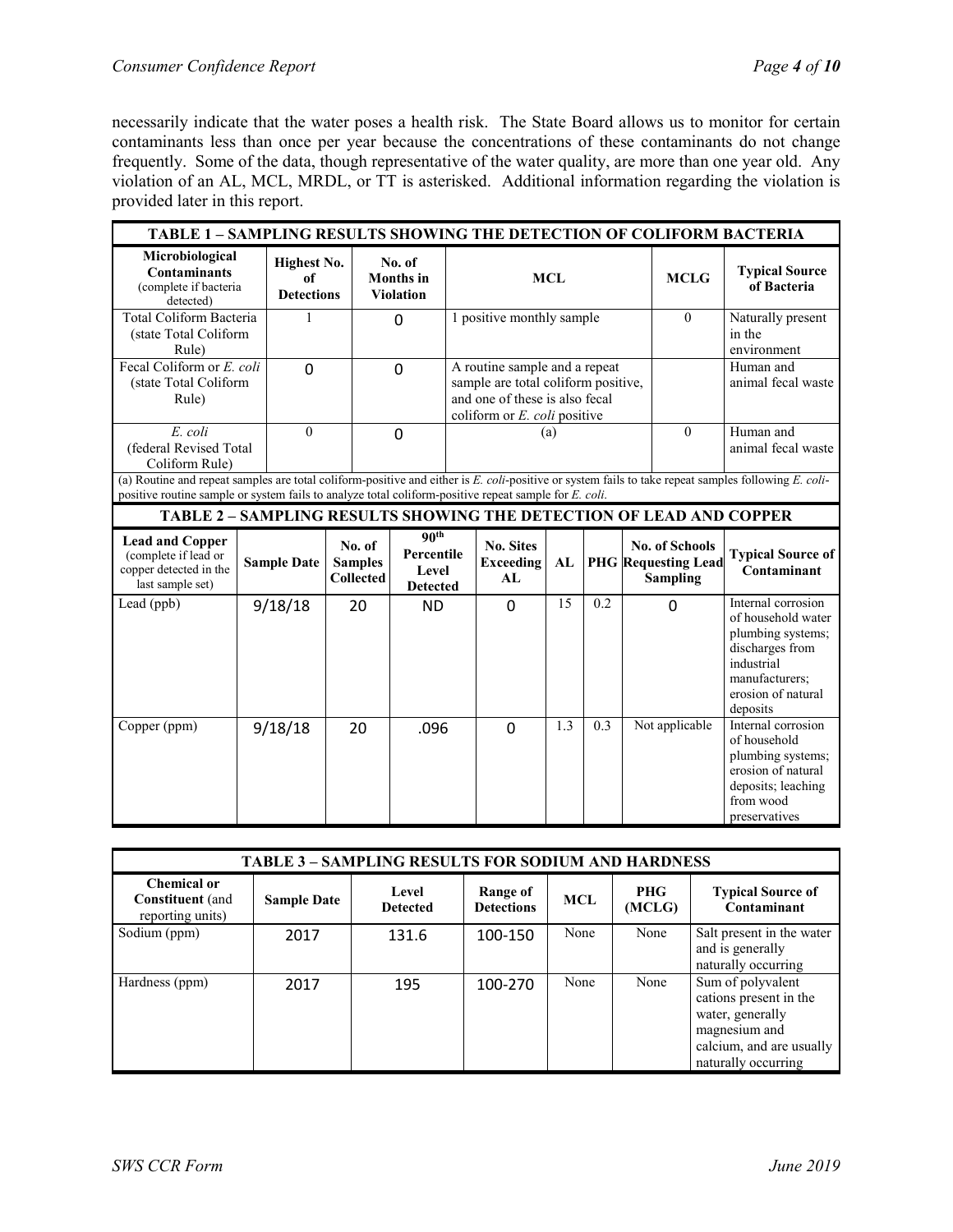| TABLE 4 - DETECTION OF CONTAMINANTS WITH A PRIMARY DRINKING WATER<br><b>STANDARD</b> |                       |                          |                                      |                      |                                 |                                                                                                                                                                                                                                                                                                                                |  |  |
|--------------------------------------------------------------------------------------|-----------------------|--------------------------|--------------------------------------|----------------------|---------------------------------|--------------------------------------------------------------------------------------------------------------------------------------------------------------------------------------------------------------------------------------------------------------------------------------------------------------------------------|--|--|
| <b>Chemical or Constituent</b><br>(and reporting units)                              | <b>Sample</b><br>Date | Level<br><b>Detected</b> | <b>Range of</b><br><b>Detections</b> | <b>MCL</b><br>[MRDL] | <b>PHG</b><br>(MCLG)<br>[MRDLG] | <b>Typical Source of</b><br>Contaminant                                                                                                                                                                                                                                                                                        |  |  |
| <b>ARSENIC (PPB)</b><br>Treatment Plant #1<br>Treatment Plant #2                     | 2018                  | 5.38<br>2.94             | $0-$<br>9.2<br>$0 - 8.7$             | 10                   | .004                            | Erosion of natural<br>deposits: runoff from<br>orchards: glass and<br>electronics products<br>wastes.                                                                                                                                                                                                                          |  |  |
| Barium (ppm)                                                                         | 2017                  | .014                     | $.089 - .23$                         | 4                    | $\overline{a}$                  | Discharge of oil<br>drilling waste and<br>from metal refineries:<br>erosion of natural<br>deposits                                                                                                                                                                                                                             |  |  |
| Chlorine (ppm)<br>Distribution<br>System<br>Residual                                 | 2018                  | .86                      | $.42 - 1.46$                         | 4                    | $\overline{4}$                  | Drinking water<br>disinfectant added for<br>treatment.                                                                                                                                                                                                                                                                         |  |  |
| Fluoride (ppm)                                                                       | 2017                  | .058                     | $0 - 024$                            | 2                    | $\mathbf{1}$                    | Some people who<br>drink water<br>containing fluoride<br>in excess of the<br>federal MCL of 4<br>mg/L over many<br>years may get bone<br>disease, including<br>pain and tenderness<br>of the bones.<br>Children who drink<br>water containing<br>fluoride in excess of<br>the state MCL of 2<br>mg/L may get<br>mottled teeth. |  |  |
| Gross Alpha (pCi/L)                                                                  | 2017                  | 8.32                     | 1.76-15.4                            | 15                   | N/A                             | Decay of natural and<br>man-made deposits                                                                                                                                                                                                                                                                                      |  |  |
| Selenium (ppb)                                                                       | 2017                  | 1.21                     | $0 - 2.7$                            | 50                   | 30                              | Discharge from<br>petroleum, glass<br>and metal<br>refineries: erosion<br>of natural<br>deposits:<br>discharge from<br>mines and<br>chemical<br>manufacturers                                                                                                                                                                  |  |  |
| Turbidity (ntu)                                                                      | 2017                  | 1.19                     | $.17 - 2.5$                          | 5                    | N/A                             | Soil runoff                                                                                                                                                                                                                                                                                                                    |  |  |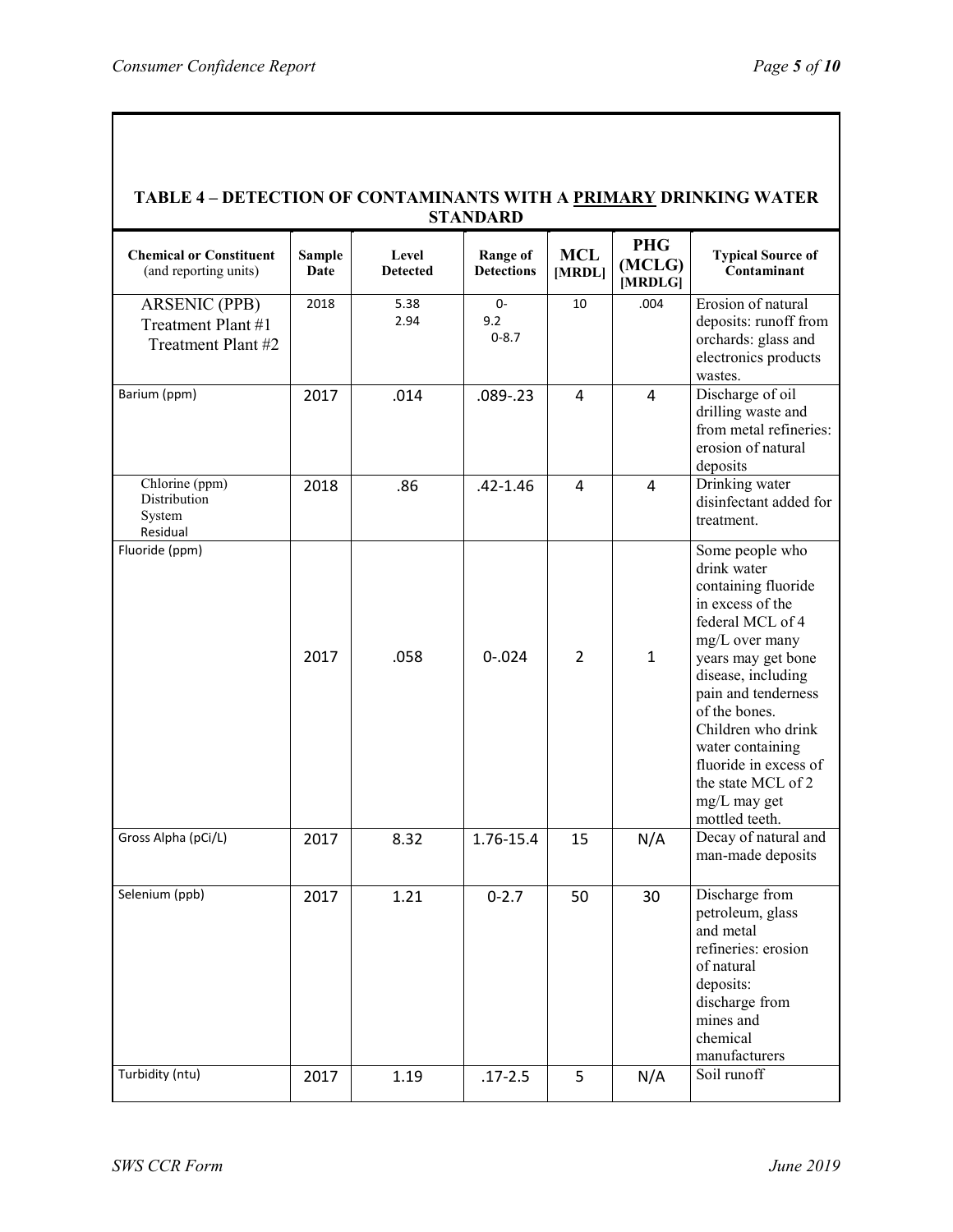| Radium 228 (pci/L)                                                | 2018                  | .807                                                   | $.615 - 1.0$                         | 5           | N/A                       | Some people who<br>drink water<br>containing radium<br>226 or 228 in excess<br>of the MCL over<br>many years may<br>have an increase<br>chance<br>of getting cancer                                                                              |
|-------------------------------------------------------------------|-----------------------|--------------------------------------------------------|--------------------------------------|-------------|---------------------------|--------------------------------------------------------------------------------------------------------------------------------------------------------------------------------------------------------------------------------------------------|
|                                                                   |                       |                                                        |                                      |             |                           |                                                                                                                                                                                                                                                  |
| TTHM (ppb)                                                        | 2018                  | 58                                                     | 55-61                                | 80          | N/A                       | Some people who<br>drink water<br>containing<br>trihalolmethanes in<br>excess of the MCL<br>over many years<br>may experience<br>liver, kidney, or<br>central nervous<br>system<br>problems, and may<br>have increased risk of<br>getting cancer |
| 3000TABLE 5 - DETECTION OF CONTAMINANTS WITH A SECONDARY DRINKING |                       |                                                        | <b>WATER STANDARD</b>                |             |                           |                                                                                                                                                                                                                                                  |
|                                                                   |                       |                                                        |                                      |             |                           |                                                                                                                                                                                                                                                  |
| <b>Chemical or Constituent</b><br>(and reporting units)           | <b>Sample</b><br>Date | <b>Level Detected</b>                                  | <b>Range of</b><br><b>Detections</b> | <b>SMCL</b> | <b>PHG</b><br>(MCLG)      | <b>Typical Source of</b><br>Contaminant                                                                                                                                                                                                          |
| Color (units)                                                     | 2017                  | 4.16                                                   | $0 - 10$                             | 15          | N/A                       | Natural occurring<br>organic materials.                                                                                                                                                                                                          |
| Conductivity (uhmos/cm)                                           | 2017                  | 947                                                    | 910-1100                             | 1600        | N/A                       | Substances that form<br>ions when in water: sea<br>water influence                                                                                                                                                                               |
| Iron (ppb)<br><b>Treatment Plant</b><br>#1<br>Treatment Plant #2  | 2018                  | 2.91<br>9.38                                           | $0 - 0.035$<br>$0 - 0.046$           | 300         | N/A                       | Leaching from natural<br>deposits. industrial<br>waste                                                                                                                                                                                           |
| Manganese (ppb)<br>Treatment Plant #1<br>Treatment Plant #2       | 2018                  | 3.91<br>17.21                                          | $0 - 47$<br>$0 - 55$                 | 50          | N/A                       | Leaching from natural<br>deposits.                                                                                                                                                                                                               |
| Odor (units)                                                      | 2017                  | 0                                                      | 0                                    | 3           | N/A                       | Natural occurring<br>organic matter.                                                                                                                                                                                                             |
| Sulfate (ppm)                                                     | 2017                  | 84                                                     | 49-110                               | 500         | N/A                       | Runoff/Leaching from<br>natural deposits:<br>industrial wastes                                                                                                                                                                                   |
| <b>Total Dissolved Solids</b><br>(ppm)                            | 2017                  | 560                                                    | 460-660                              | 1000        | N/A                       | Runoff/Leaching from<br>natural deposits                                                                                                                                                                                                         |
| Chloride (ppm)                                                    | 2017                  | 168                                                    | 140-210                              | 500         | N/A                       | Runoff/leaching from<br>natural deposits:<br>seawater influence                                                                                                                                                                                  |
|                                                                   |                       | <b>TABLE 6 - DETECTION OF UNREGULATED CONTAMINANTS</b> |                                      |             |                           |                                                                                                                                                                                                                                                  |
| <b>Chemical or Constituent</b><br>(and reporting units)           | <b>Sample</b>         | <b>Level Detected</b>                                  | <b>Range of</b>                      |             | <b>Notification Level</b> | <b>Health Effects</b>                                                                                                                                                                                                                            |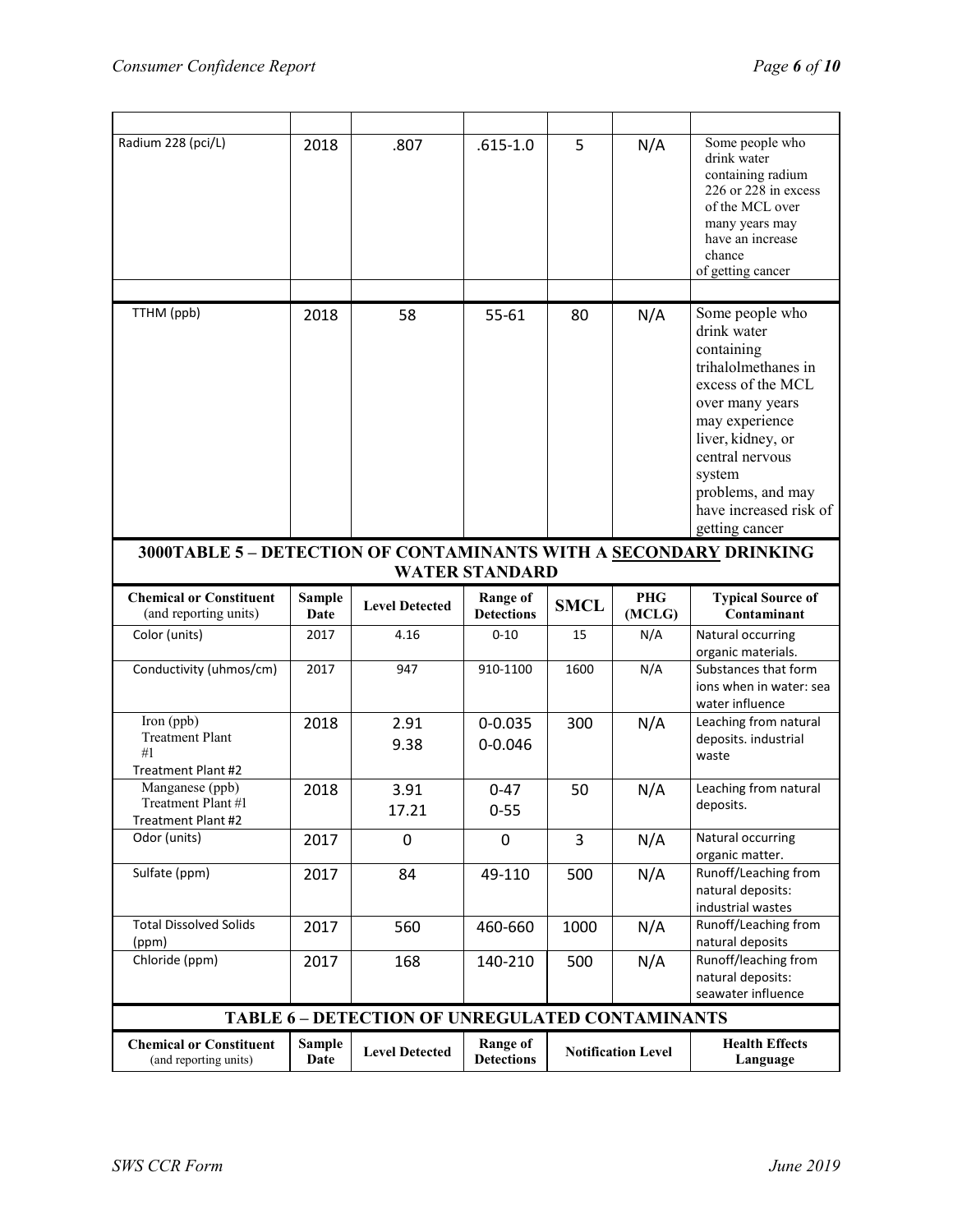| Chlorate (ppb)             | 2013 | 1222 | 944-1500 | 800 | EPA does not have      |
|----------------------------|------|------|----------|-----|------------------------|
| Treatment Site #2          | 2013 | 715  | 431-1000 |     | health effect language |
| (raw) Distributions system |      |      |          |     | at this time.          |

## **Additional General Information on Drinking Water**

Drinking water, including bottled water, may reasonably be expected to contain at least small amounts of some contaminants. The presence of contaminants does not necessarily indicate that the water poses a health risk. More information about contaminants and potential health effects can be obtained by calling the U.S. EPA's Safe Drinking Water Hotline (1-800-426-4791).

Some people may be more vulnerable to contaminants in drinking water than the general population. Immuno-compromised persons such as persons with cancer undergoing chemotherapy, persons who have undergone organ transplants, people with HIV/AIDS or other immune system disorders, some elderly, and infants can be particularly at risk from infections. These people should seek advice about drinking water from their health care providers. U.S. EPA/Centers for Disease Control (CDC) guidelines on appropriate means to lessen the risk of infection by *Cryptosporidium* and other microbial contaminants are available from the Safe Drinking Water Hotline (1-800-426-4791).

Lead-Specific Language: If present, elevated levels of lead can cause serious health problems, especially for pregnant women and young children. Lead in drinking water is primarily from materials and components associated with service lines and home plumbing. [*ENTER WATER SYSTEM'S NAME HERE*] is responsible for providing high quality drinking water, but cannot control the variety of materials used in plumbing components. When your water has been sitting for several hours, you can minimize the potential for lead exposure by flushing your tap for 30 seconds to 2 minutes before using water for drinking or cooking. [*OPTIONAL:* If you do so, you may wish to collect the flushed water and reuse it for another beneficial purpose, such as watering plants.] If you are concerned about lead in your water, you may wish to have your water tested. Information on lead in drinking water, testing methods, and steps you can take to minimize exposure is available from the Safe Drinking Water Hotline (1-800-426-4791) or at [http://www.epa.gov/lead.](http://www.epa.gov/lead)

| VIOLATION OF A MCL, MRDL, AL, TT, OR MONITORING AND REPORTING REQUIREMENT |                    |                 |                                                         |                                   |  |  |  |
|---------------------------------------------------------------------------|--------------------|-----------------|---------------------------------------------------------|-----------------------------------|--|--|--|
| <b>Violation</b>                                                          | <b>Explanation</b> | <b>Duration</b> | <b>Actions Taken to</b><br><b>Correct the Violation</b> | <b>Health Effects</b><br>Language |  |  |  |
|                                                                           |                    |                 |                                                         |                                   |  |  |  |
|                                                                           |                    |                 |                                                         |                                   |  |  |  |
|                                                                           |                    |                 |                                                         |                                   |  |  |  |
|                                                                           |                    |                 |                                                         |                                   |  |  |  |

## **Summary Information for Violation of a MCL, MRDL, AL, TT, or Monitoring and Reporting Requirement**

# **For Water Systems Providing Groundwater as a Source of Drinking Water**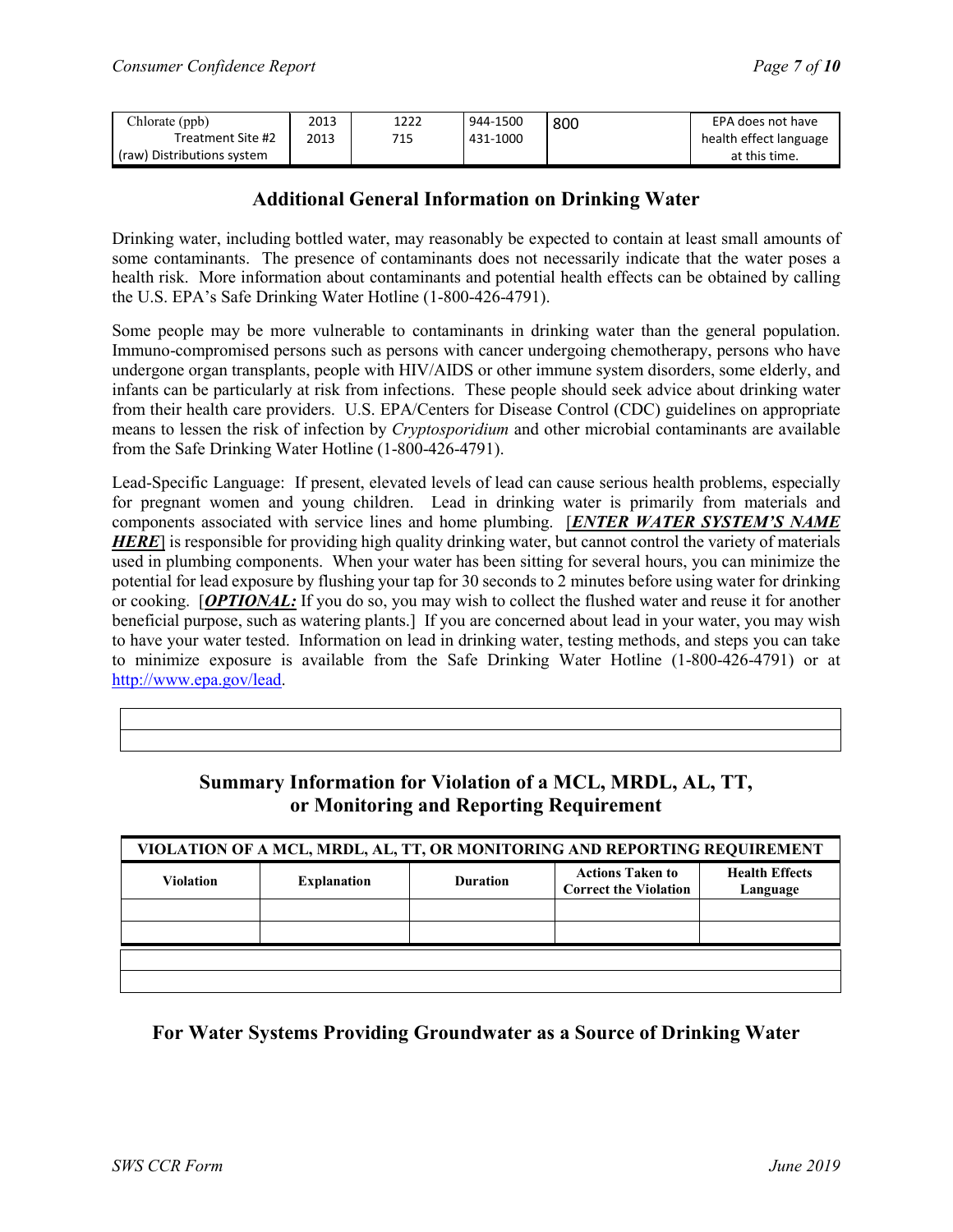| <b>TABLE 7 - SAMPLING RESULTS SHOWING</b><br><b>FECAL INDICATOR-POSITIVE GROUNDWATER SOURCE SAMPLES</b> |                                   |                               |               |                                 |                                      |  |  |
|---------------------------------------------------------------------------------------------------------|-----------------------------------|-------------------------------|---------------|---------------------------------|--------------------------------------|--|--|
| Microbiological<br><b>Contaminants</b><br>(complete if fecal-indicator)<br>detected)                    | Total No. of<br><b>Detections</b> | <b>Sample</b><br><b>Dates</b> | MCL<br>[MRDL] | <b>PHG</b><br>(MCLG)<br>[MRDLG] | <b>Typical Source of Contaminant</b> |  |  |
| E. coli                                                                                                 | (In the year)                     |                               | $\Omega$      | (0)                             | Human and animal fecal waste         |  |  |
| Enterococci                                                                                             | (In the year)                     |                               | <b>TT</b>     | N/A                             | Human and animal fecal waste         |  |  |
| Coliphage                                                                                               | (In the year)                     |                               | <b>TT</b>     | N/A                             | Human and animal fecal waste         |  |  |

# **Summary Information for Fecal Indicator-Positive Groundwater Source Samples, Uncorrected Significant Deficiencies, or Groundwater TT**

| SPECIAL NOTICE OF FECAL INDICATOR-POSITIVE GROUNDWATER SOURCE SAMPLE |                                                                |                 |                                                         |                                   |  |  |
|----------------------------------------------------------------------|----------------------------------------------------------------|-----------------|---------------------------------------------------------|-----------------------------------|--|--|
|                                                                      |                                                                |                 |                                                         |                                   |  |  |
|                                                                      |                                                                |                 |                                                         |                                   |  |  |
|                                                                      |                                                                |                 |                                                         |                                   |  |  |
|                                                                      |                                                                |                 |                                                         |                                   |  |  |
|                                                                      | <b>SPECIAL NOTICE FOR UNCORRECTED SIGNIFICANT DEFICIENCIES</b> |                 |                                                         |                                   |  |  |
|                                                                      |                                                                |                 |                                                         |                                   |  |  |
|                                                                      |                                                                |                 |                                                         |                                   |  |  |
|                                                                      |                                                                |                 |                                                         |                                   |  |  |
|                                                                      |                                                                |                 |                                                         |                                   |  |  |
| <b>VIOLATION OF GROUNDWATER TT</b>                                   |                                                                |                 |                                                         |                                   |  |  |
| <b>TT Violation</b>                                                  | <b>Explanation</b>                                             | <b>Duration</b> | <b>Actions Taken to</b><br><b>Correct the Violation</b> | <b>Health Effects</b><br>Language |  |  |
|                                                                      |                                                                |                 |                                                         |                                   |  |  |
|                                                                      |                                                                |                 |                                                         |                                   |  |  |

### **For Systems Providing Surface Water as a Source of Drinking Water**

#### **TABLE 8 - SAMPLING RESULTS SHOWING TREATMENT OF SURFACE WATER SOURCES** Treatment Technique (a) (Type of approved filtration technology used) Turbidity Performance Standards (b) (that must be met through the water treatment process) Turbidity of the filtered water must: 1 – Be less than or equal to NTU in 95% of measurements in a month. 2 – Not exceed \_\_\_\_\_ NTU for more than eight consecutive hours. 3 – Not exceed NTU at any time. Lowest monthly percentage of samples that met Turbidity Performance Standard No. 1. Highest single turbidity measurement during the year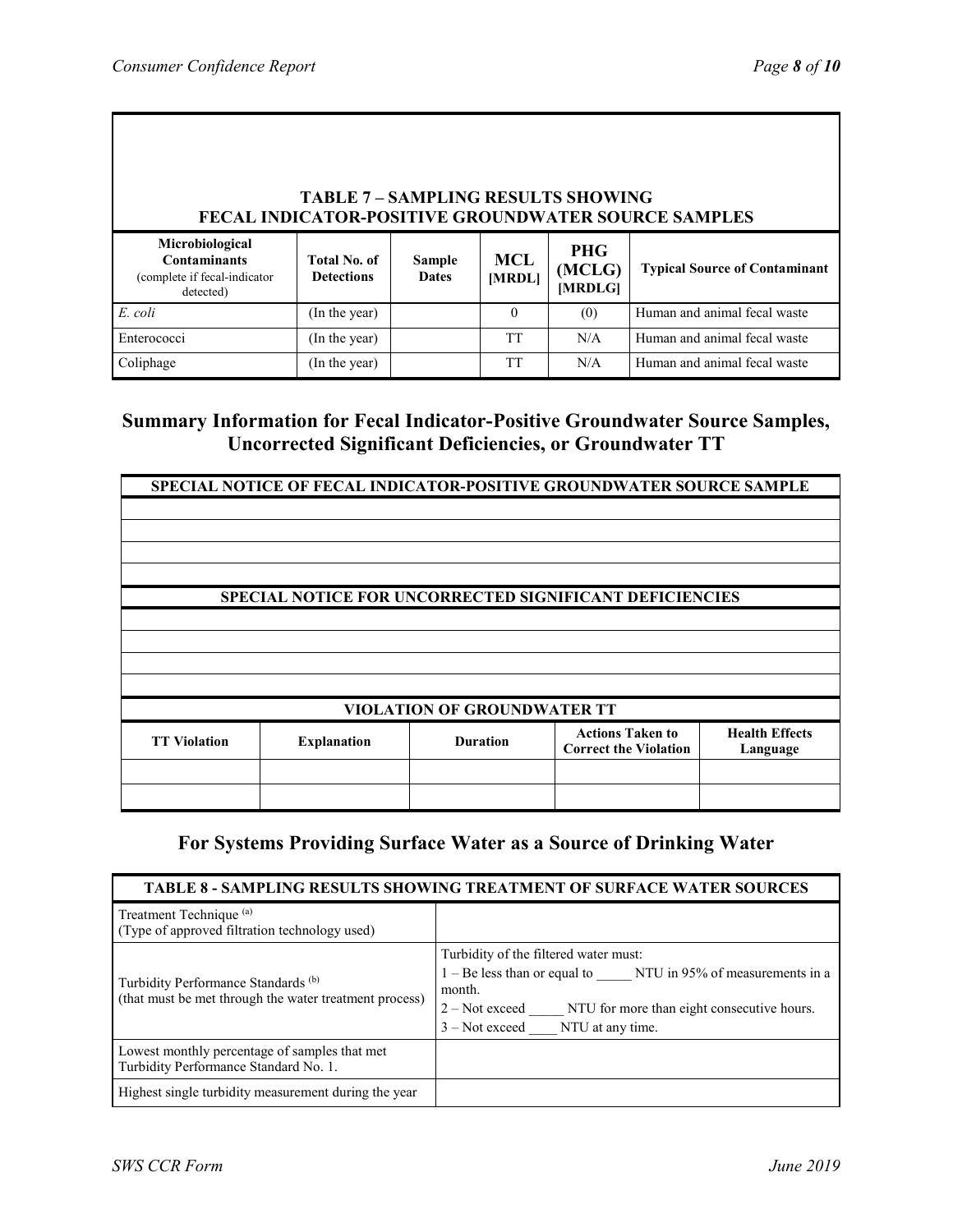| Number of violations of any surface water treatment |  |
|-----------------------------------------------------|--|
| requirements                                        |  |

- (a) A required process intended to reduce the level of a contaminant in drinking water.
- (b) Turbidity (measured in NTU) is a measurement of the cloudiness of water and is a good indicator of water quality and filtration performance. Turbidity results which meet performance standards are considered to be in compliance with filtration requirements.

## **Summary Information for Violation of a Surface Water TT**

| <b>VIOLATION OF A SURFACE WATER TT</b> |                    |                 |                                                         |                                   |  |  |  |
|----------------------------------------|--------------------|-----------------|---------------------------------------------------------|-----------------------------------|--|--|--|
| <b>TT Violation</b>                    | <b>Explanation</b> | <b>Duration</b> | <b>Actions Taken to</b><br><b>Correct the Violation</b> | <b>Health Effects</b><br>Language |  |  |  |
|                                        |                    |                 |                                                         |                                   |  |  |  |
|                                        |                    |                 |                                                         |                                   |  |  |  |
|                                        |                    |                 |                                                         |                                   |  |  |  |

## **Summary Information for Operating Under a Variance or Exemption**

# **Summary Information for Federal Revised Total Coliform Rule Level 1 and Level 2 Assessment Requirements**

#### **Level 1 or Level 2 Assessment Requirement not Due to an** *E. coli* **MCL Violation**

Coliforms are bacteria that are naturally present in the environment and are used as an indicator that other, potentially harmful, waterborne pathogens may be present or that a potential pathway exists through which contamination may enter the drinking water distribution system. We found coliforms indicating the need to look for potential problems in water treatment or distribution. When this occurs, we are required to conduct assessment(s) to identify problems and to correct any problems that were found during these assessments.

During the past year we were required to conduct [*INSERT NUMBER OF LEVEL 1 ASSESSMENTS*] Level 1 assessment(s). [*INSERT NUMBER OF LEVEL 1 ASSESSMENTS*] Level 1 assessment(s) were completed. In addition, we were required to take [*INSERT NUMBER OF CORRECTIVE ACTIONS*] corrective actions and we completed [*INSERT NUMBER OF CORRECTIVE ACTIONS*] of these actions.

During the past year [*INSERT NUMBER OF LEVEL 2 ASSESSMENTS*] Level 2 assessments were required to be completed for our water system. [*INSERT NUMBER OF LEVEL 2 ASSESSMENTS*] Level 2 assessments were completed. In addition, we were required to take [*INSERT NUMBER OF*